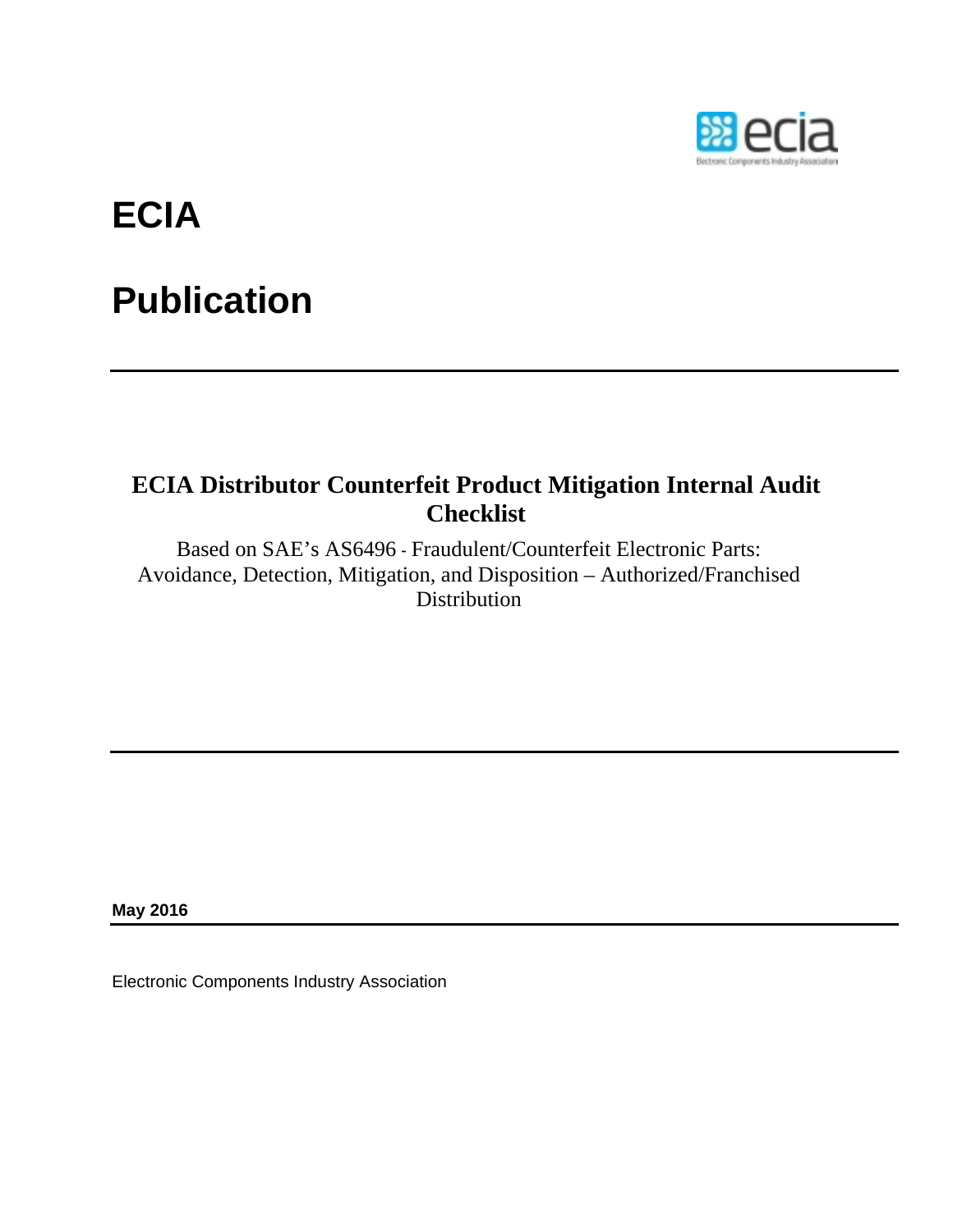#### **Purpose**

Section 3.11 of AS6496 requires the Organization's internal audit program to include periodic auditing to assess compliance to AS6496 requirements and shall be subject to third party QMS audits. This checklist provides an Internal Audit tool for use by Manufacturer Authorized Distributors to verify that Counterfeit Product Mitigation requirements as defined in AS6496 are in place and effective.

#### **Procedure**

Internal audits should be conducted at prescribed intervals by qualified resources as defined in the organization's Internal Audit Program. Individuals performing audits shall have the authority to identify non-conformances and report to appropriate levels of executive management.

## AS6496 Audit Checklist

#### COUNTERFEIT MITIGATION POLICY (3.1)

- 1. Does the distributor have a Counterfeit Mitigation Policy?
- 2. \_\_\_\_\_\_ Does this policy intend to prevent the purchase, acceptance, and distribution of Fraudulent/Counterfeit parts?
- 3. \_\_\_\_\_\_ Does this policy include the organizations position on disposition and reporting of Parts determined to be suspect, fraudulent, and/or confirmed counterfeit.
- 4. \_\_\_\_\_ Is this policy communicated within the organization?
- 5. \_\_\_\_\_ Is this policy available to customers if requested?

## COUNTERFEIT ELECTRONIC PARTS CONTROL PLAN (3.2)

- 6. Does the distributor have a Counterfeit Electronic Parts Control Plan?
- 7. \_\_\_\_\_ Does the plan document the processes for risk mitigation, disposition, and reporting of suspected and confirmed counterfeit parts?
- 8. \_\_\_\_\_ Is the plan applied to all purchases or customer returns?
- 9. Subsetstance the plan is effective?

#### DISCLOSURE OF NON‐AUTHORIZED (3.3.1)

- 10. Does the distributor notify the customer, at the time of quotation if it is not authorized for the items being quoted?
- 11. Subsetstands is the customer notified if the authorization is terminated prior to performance of the customer contract?

PROVISION OF MANUFACTURER'S WARRANTY (3.3.2)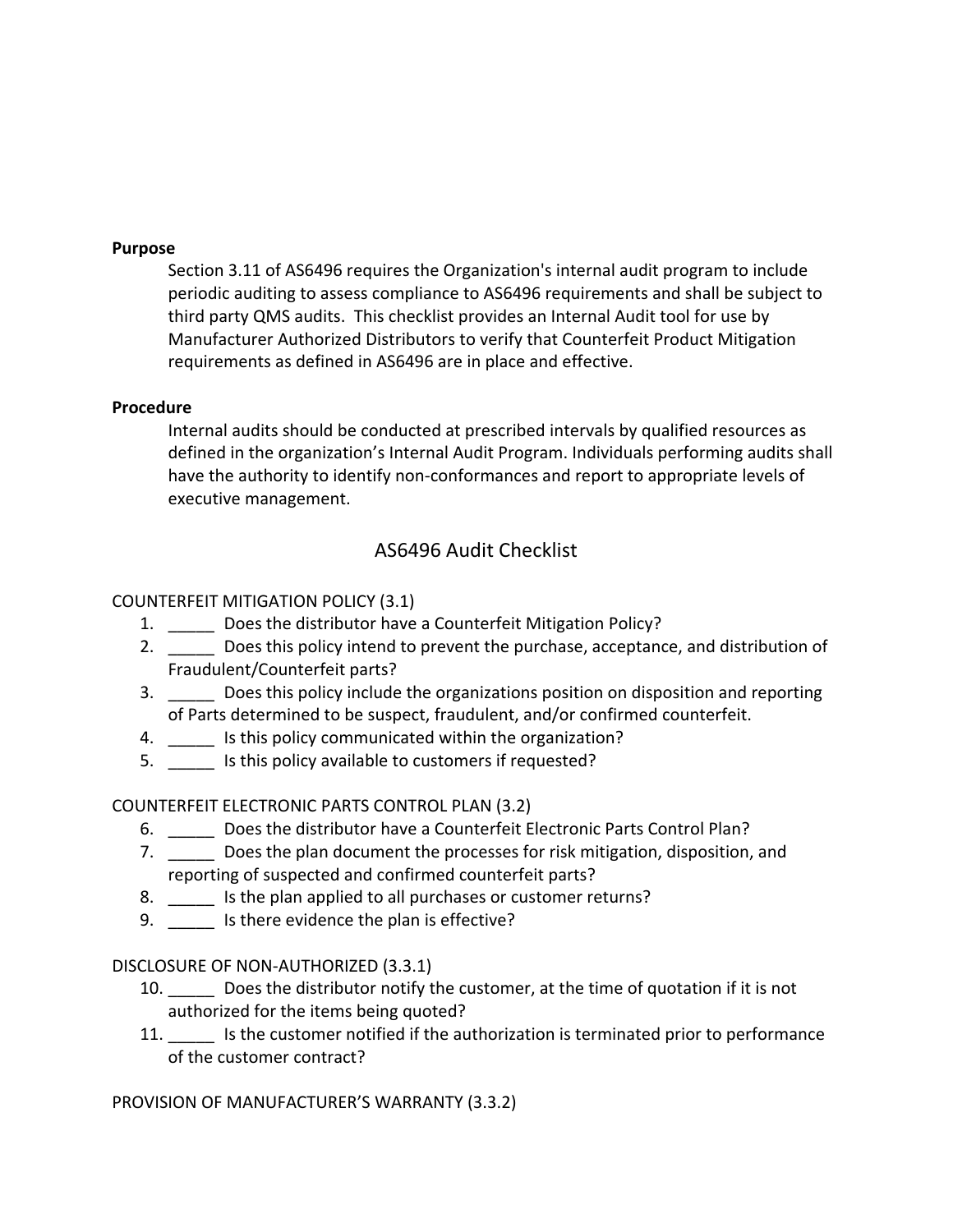- 12. \_\_\_\_\_ Does the full Manufacturer's warranty pass through to the customer?
- 13. Is the list of suppliers available to customers by published line card or web site posting?

#### DISTRIBUTION AGREEMENT (3.3.3)

14. Does the distributor have a written distribution agreement with each manufacturer?

REGISTER OF SUPPLIERS (3.4)

15. Does the distributor maintain a register of suppliers?

PURCHASE RESTRICTIONS (3.4.1)

- 16. \_\_\_\_\_ Does the distributor purchase parts only from the manufacturer or the same manufacturer's authorized distributor?
- 17. Does the distributor verify the authorization status through the manufacturer's website or directly with the manufacturer?
- 18. \_\_\_\_\_ Are purchases made through a master distributor verified through the manufacturer's website on directly with the manufacturer?

#### PURCHASING PREFERENCES (3.4.2)

19. Do the distributor's processes specify a preference to purchase parts directly from the manufacturer?

PURCHASES OUTSIDE OF A DISTRIBUTION AGREEMENT (3.4.3)

20. Does the distributor make sure they are not offering parts, purchased outside a distribution agreement, in a manner suggesting an authorization exists?

COUNTERFEIT ELECTRONIC PART CONTROL PLAN REQUIREMENTS (3.4.4)

21. Does the distributor, when purchasing parts through another authorized distributor, confirm the distributor has a Counterfeit Electronic Part Control Plan?

TRACEABILITY, RECORD RETENTION, AND RETRIEVABILITY (3.5)

- 22. Do the distributor's processes require retention of records which show supply chain traceability?
- 23. Do these records provide traceability to the manufacturer or the manufacturer's authorized distributor?
- 24. \_\_\_\_\_ If provided by the manufacturer, does the distributor maintain the manufacturer's certificate of conformance.

MILITARY PARTS (3.5.1)

25. \_\_\_\_\_ Does the distributor deliver a copy of the manufacturer's certification and the distributor's certificate of conformance?

COMMERCIAL AND INDUSTRIAL PARTS (3.5.2)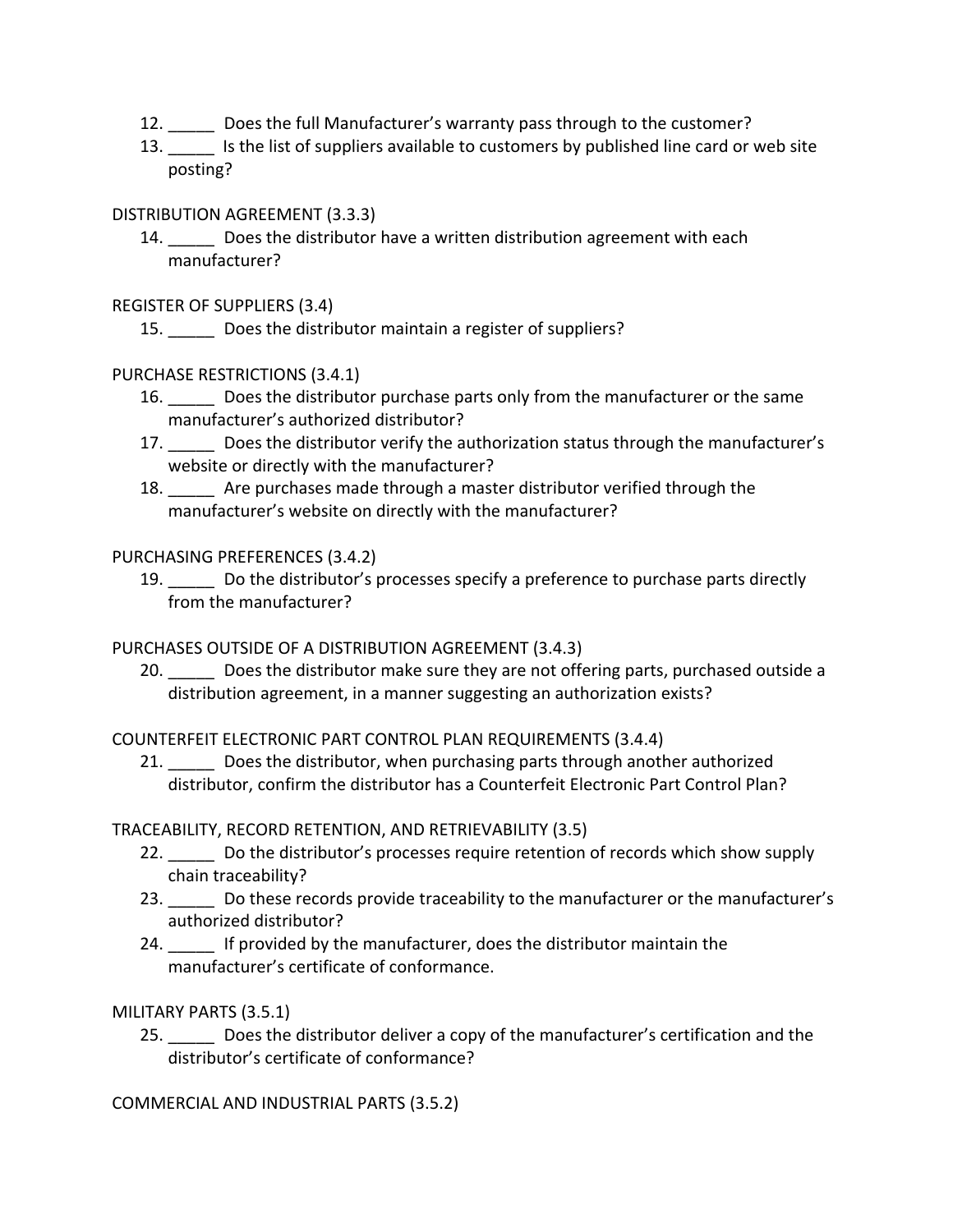26. Does the distributor include a distributor certification or certificate of conformance with parts?

## COMMERCIAL AND INDUSTRIAL PARTS DOCUMENTATION (3.5.3)

27. Does the distributor maintain the manufacturer's documentation (certification/pack list) for a period noted in section 3.5.5?

## PROVISION OF TRACEABILITY (3.5.4)

28. Is the distributor able to provide, to the customer, the manufacturer's certification of conformance or pack list when requested?

## RETENTION PERIOD (3.5.5)

- 29. Does the distributor maintain applicable records of traceability for at least 3 years for commercial parts?
- 30. \_\_\_\_\_ Does the distributor maintain applicable records of traceability for the period specified per the applicable military specification for military grade devices?
- 31. \_\_\_\_\_ Are the records suitable in format, accuracy, and detail to permit analysis by the distributor's internal quality, manufacturer audit, and government organizations? (5.5.5.1)
- 32. \_\_\_\_\_ When required by customer contract to maintain records for longer periods, does the distributor maintain a system to retain and access the records? (3.5.5.2)

## THE AUTHORIZED DISTRIBUTOR'S CERTIFICATE OF CONFORMANCE (3.5.6)

- 33. \_\_\_\_\_ Is the distributor's certificate of conformance provided with each order?
- 34. \_\_\_\_\_ Does the certificate of conformance confirm the organization is authorized, the parts were procured directly from the manufacturer or the manufacturer's authorized supplier, and documented evidence of traceability is on file?
- 35. \_\_\_\_\_ Is the distributor's certificate of conformance printed on the packing slip or provided as a supplementary document?
- 36. \_\_\_\_\_ Does the distributor's certificate of conformance include:
	- a. \_\_\_\_\_ The name and address of both the distributor and the customer
	- b. \_\_\_\_\_\_ The manufacturer's name
	- c. \_\_\_\_\_ The manufacturer's part number
	- d. \_\_\_\_\_\_ The quantity
	- e. \_\_\_\_\_ The date code (if provided by the manufacturer and requested by the customer)
	- f. \_\_\_\_\_ The lot code (if provided by the manufacturer and requested by the customer)
	- g. \_\_\_\_\_ The customer purchase order number
	- h. \_\_\_\_\_\_ The ship date to customer
	- i. \_\_\_\_\_\_ The authorized distributor statement of conformance
	- j. \_\_\_\_\_ The signature of responsible party
	- k. \_\_\_\_\_ Country of origin
	- l. \_\_\_\_\_ The customer part number (if known and required)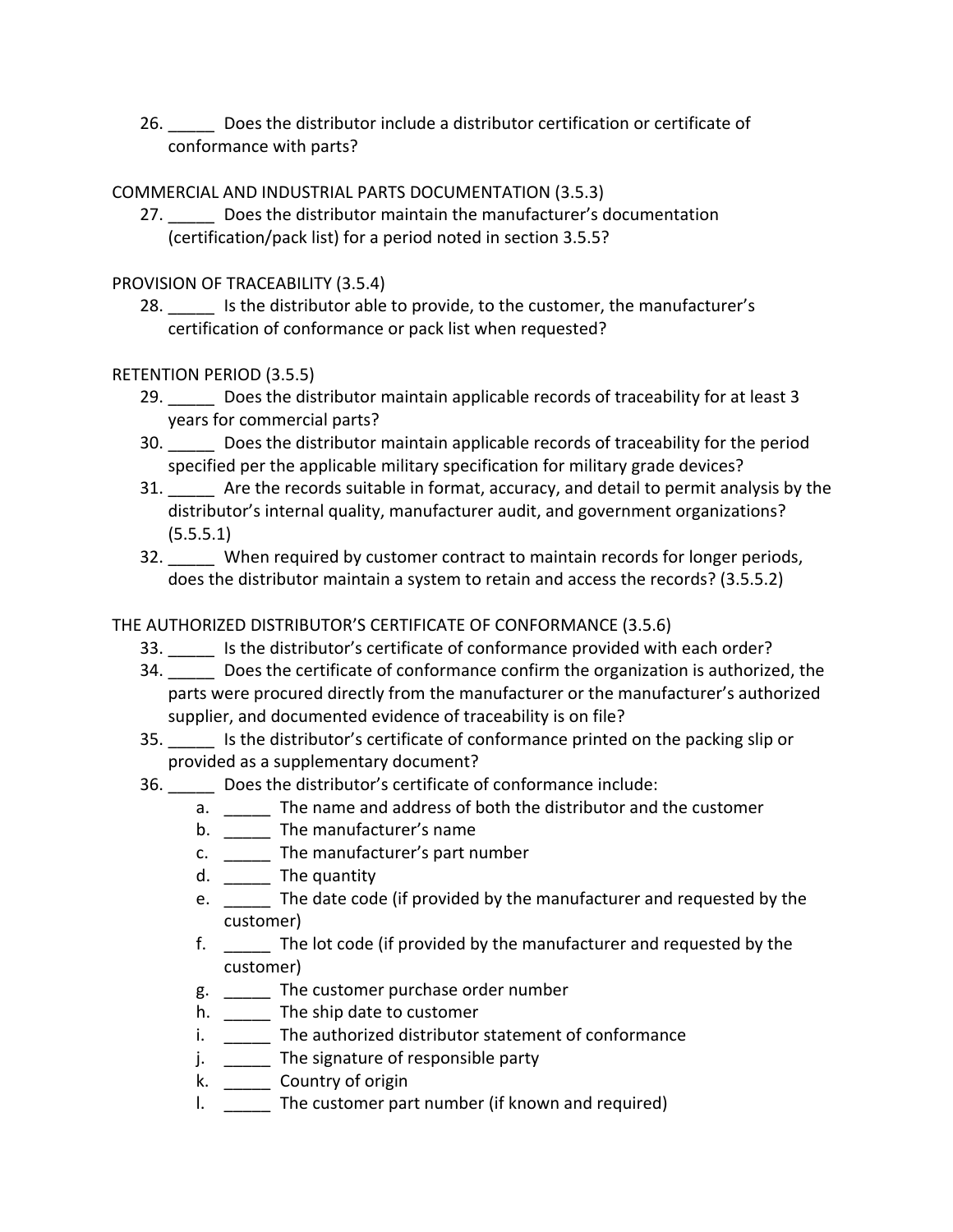CONTROL OF SUSPECT, FRAUDULENT, AND CONFIRMED COUNTERFEIT PARTS (3.6)

37. \_\_\_\_\_ Does the distributor's counterfeit control plan include a process to evaluate and minimize the risk associated with potential counterfeit products infiltrating into their inventory?

## CUSTOMER RETURNS – RETURNS POLICY (3.6.1.1)

- 38. Does the distributor have a policy on returns from the customer that is in accordance with the manufacturer's policy?
- 39. Does the distributor issue an RMA to the customer?
- 40. Does the RMA require the parts returned be the same parts purchased?
- 41. If parts are returned that were not purchased through the distributor, are they segregated in inventory and sold as other than authorized product?
- 42. \_\_\_\_\_ Does the distributor consider parts returned from independent distributor or brokers as suspect parts?

## RETURN VERIFICATION (3.6.1.2)

- 43. Does the distributor's process provide for verification that parts returned were purchased directly from the distributor?
- 44. Does the distributor validate the returned parts against their traceability records, including the date/lot code when available?
- 45. \_\_\_\_\_ Does the distributor dispose of the parts based on the determination of whether the parts are suspect if the date/lot codes don't match?
- 46. \_\_\_\_\_ Does the distributor inspect the returned parts for any evidence of alteration, mishandling, improper packaging, or repackaging?
- 47. If the distributor chooses not to verify the returned part, do they make sure the parts are not restocked or returned to the supply chain?

## SUPPLIER SHIPMENTS (3.6.2)

48. \_\_\_\_\_ Does the distributor, when receiving parts, verify they were shipped by the intended supplier?

## DISPOSITION OF PARTS DEEMED SUSPECT, FRAUDULENT, OR COUNTERFEIT (3.6.3)

- 49. \_\_\_\_\_ Does the distributor quarantine suspect, fraudulent, or counterfeit parts in accordance with their documented policies and procedures?
- 50. Are records of the dispositions maintained?
- 51. The distributor does not return confirmed counterfeit parts to the customer?
- 52. \_\_\_\_\_ Does the distributor quarantine confirmed counterfeit parts for 5 years, or longer, if required by legal requirements?
- 53. \_\_\_\_\_ Does the distributor scrap the confirmed counterfeit parts per 3.8 after 5 years or when legal requirements allow?

RE‐STOCKING PROHIBITION (3.6.4)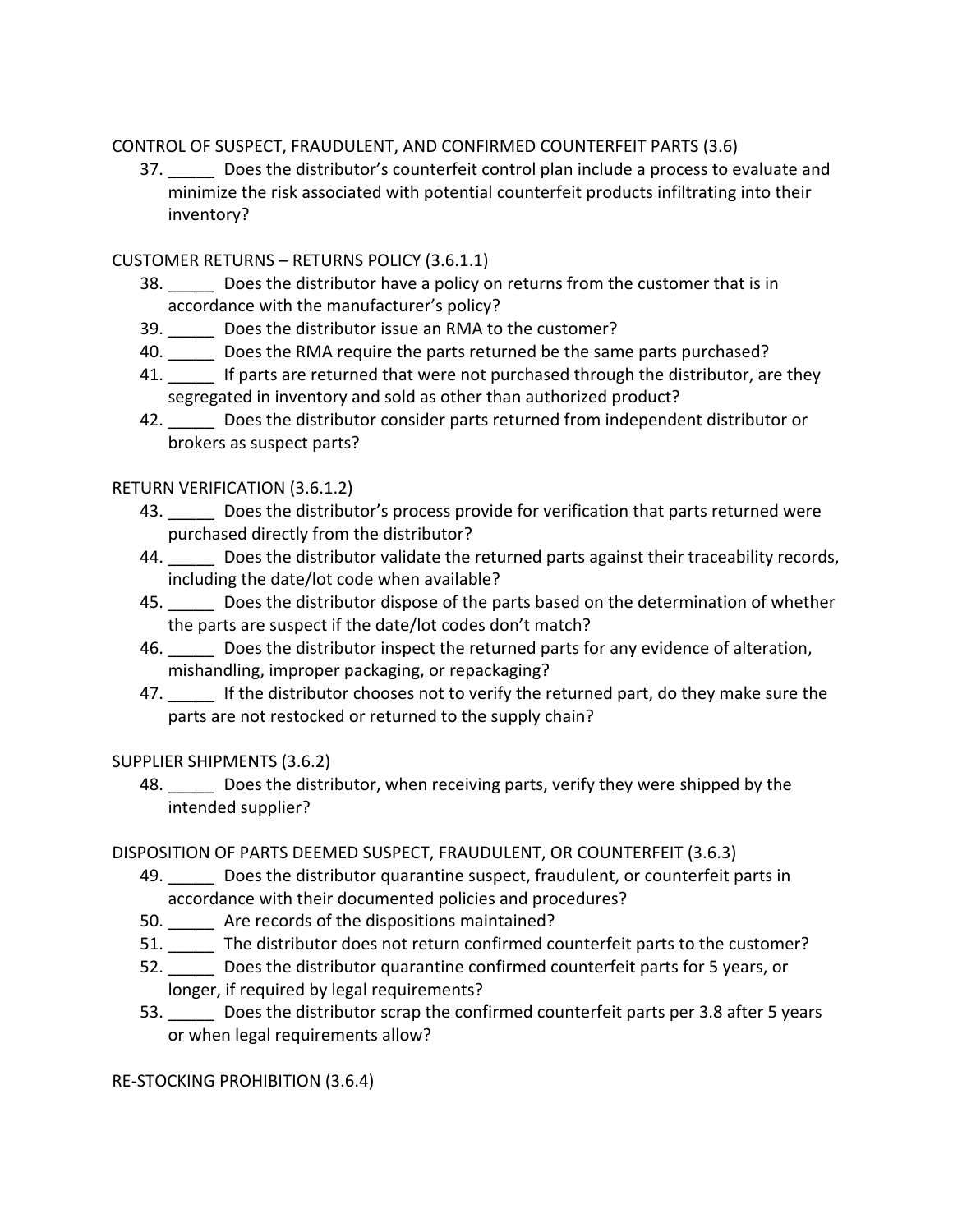- 54. \_\_\_\_\_ Do the distributor's policies and procedures prohibit reintroducing suspect, fraudulent, or confirmed counterfeit parts into the supply chain by restocking into inventory or returning parts to the manufacturer in a stock rotation?
- 55. \_\_\_\_\_ Do the distributor's policies and procedures prohibit restocking product into its authorized inventory that was not purchased from the authorized distribution channel?

PACKAGING AND REPACKAGING PARTS SOLD TO CUSTOMERS (3.6.5)

- 56. \_\_\_\_\_ Does the distributor send parts in the manufacturers sealed packaging whenever possible? (3.6.5.1)
- 57. If the manufacturer packaging cannot be sent, does the distributor repackage in accordance with the manufacturer requirements, customer requirements, and/or the distributor's quality management system? (3.6.5.2)
- 58. \_\_\_\_\_ Does the distributor, when repackaging, maintain traceability information on the repackaged material? (3.6.5.2)

## TRAINING (3.7)

59. \_\_\_\_\_ Does the distributor train applicable employees on counterfeit awareness including detection and mitigation?

#### SCRAP CONTROL IN AUTHORIZED DISTRIBUTION (3.8)

60. \_\_\_\_\_ Does the distributor maintain scrap control in accordance with their QMS procedures and requirements in 3.8?

## SCRAP RECORDS (3.8.1)

61. \_\_\_\_\_ Does the distributor keep records of scrapped parts for a minimum of 5 years or as required by contract?

## OUTSOURCED DESTRUCTION OF SCRAP PARTS (3.8.2)

- 62. \_\_\_\_\_ If outsourcing destruction, does the distributor have control over the process and obtain a certificate of destruction from the sub‐contractor?
- 63.  $\Box$  Is the certificate of destruction maintained for 5 years from the date of destruction?

#### INVENTORY CONTROL PLAN (3.9)

- 64. Does the distributor have an inventory control system?
- 65. \_\_\_\_\_ Does the inventory control plan provide for traceability of customer returned parts?
- 66. \_\_\_\_\_ Does the distributor maintain the records in accordance with their retention policy?

## SEGREGATION OF PRODUCT (3.9.1)

67. \_\_\_\_\_ Does the distributor's inventory control plan provide for segregation of authorized parts from unauthorized parts?